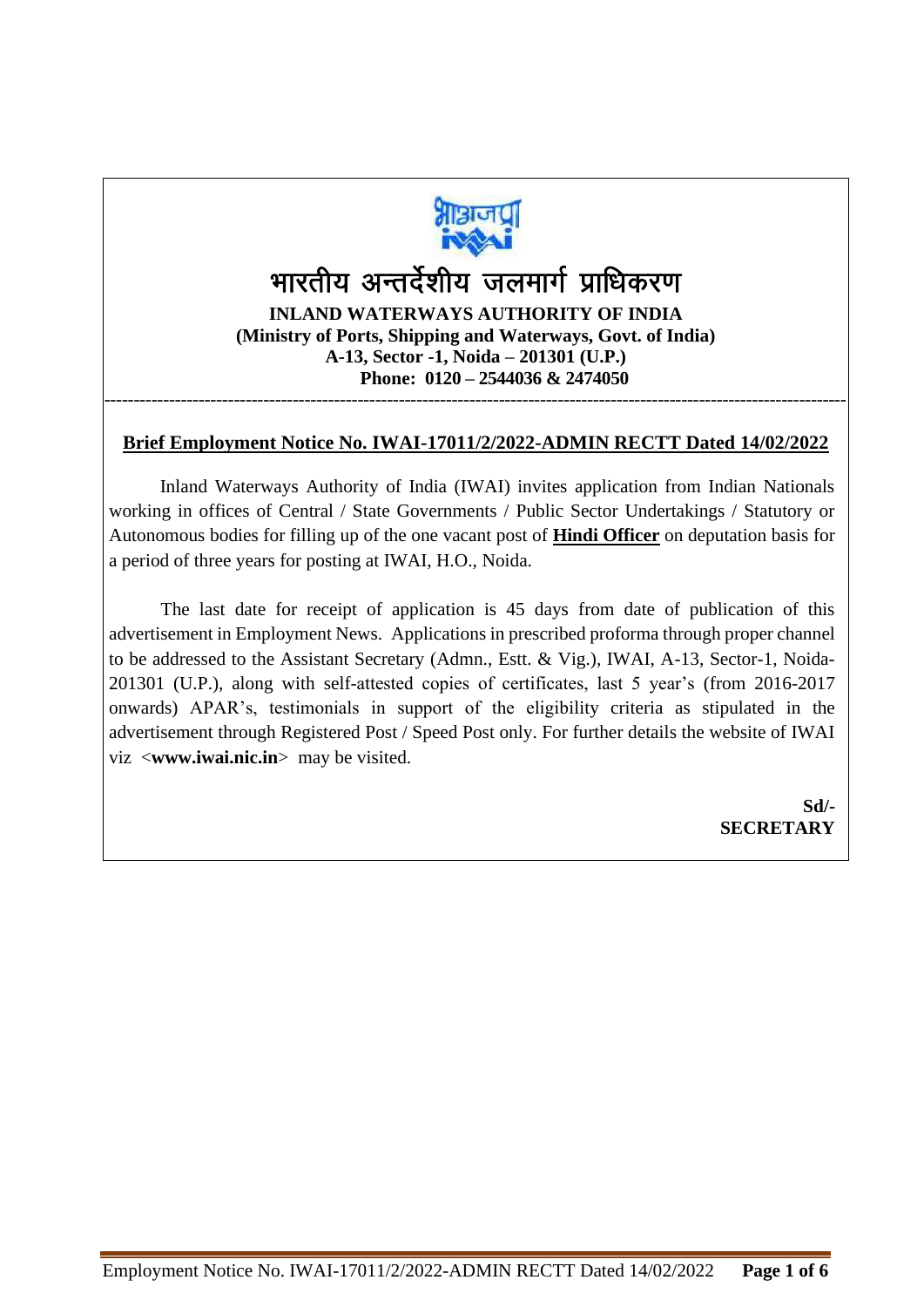

# भारतीय अन्तर्देशीय जलमार्ग प्राधिकरण **INLAND WATERWAYS AUTHORITY OF INDIA (Ministry of Ports, Shipping and Waterways, Govt. of India)**

**Head Office, A-13, Sector -1, Noida, U.P -201301**

#### ---------------------------------------------------------------------------------------------------------------------------------------------- **Employment Notice No. IWAI-17011/2/2022-ADMIN RECTT Dated 14.02.2022**

 Inland Waterways Authority of India (IWAI) invites application from Indian Nationals working in offices of Central / State Governments / Public Sector Undertakings / Statutory or Autonomous bodies for filling up the below mentioned post on deputation basis for a period of three years at IWAI, Head Office, Noida as detailed below:

| Sl. | Name of       | <b>Consolidated Pay/Pay-</b>                                                                                 | No.     | <b>Method of</b>                 |  |
|-----|---------------|--------------------------------------------------------------------------------------------------------------|---------|----------------------------------|--|
| No. | Post          | <b>Scale</b>                                                                                                 | of Post | <b>Recruitment</b>               |  |
|     | Hindi Officer | Level 10 in the pay matrix (pre-<br>revised Pay Band-3 of Rs.<br>$15600 - 39100 +$ Grade Pay Rs.<br>$5400/-$ | 01      | Deputation basis for 03<br>years |  |

2. The details of Eligibility Criteria, Age-Limit etc. of the aforesaid post, proposed to be filled up on deputation basis, are as detailed below:

#### **Hindi Officer**

#### **Eligibility Criteria :**

Officer from the Central/State Govt./Statutory or Autonomous Bodies/Public Sector Undertakings.

a) Holding analogous post on regular basis in the parent cadre/department.

**OR**

Holding post on a regular basis in Level 6 in the pay matrix (Pre revised PB-2, Rs.9300- 34800/- with grade pay of Rs.4200/-) or equivalent with 8 years service in the grade;

#### **AND**

b) Possessing the educational qualifications & experience specified as under:

i. Master's Degree from a recognized University or equivalent in Hindi with English as a compulsory or elective subject or as the medium of examination at the degree level; **OR**

Master's Degree of a recognised University in English with Hindi as a compulsory or elective subject or as the medium of examination at the degree level.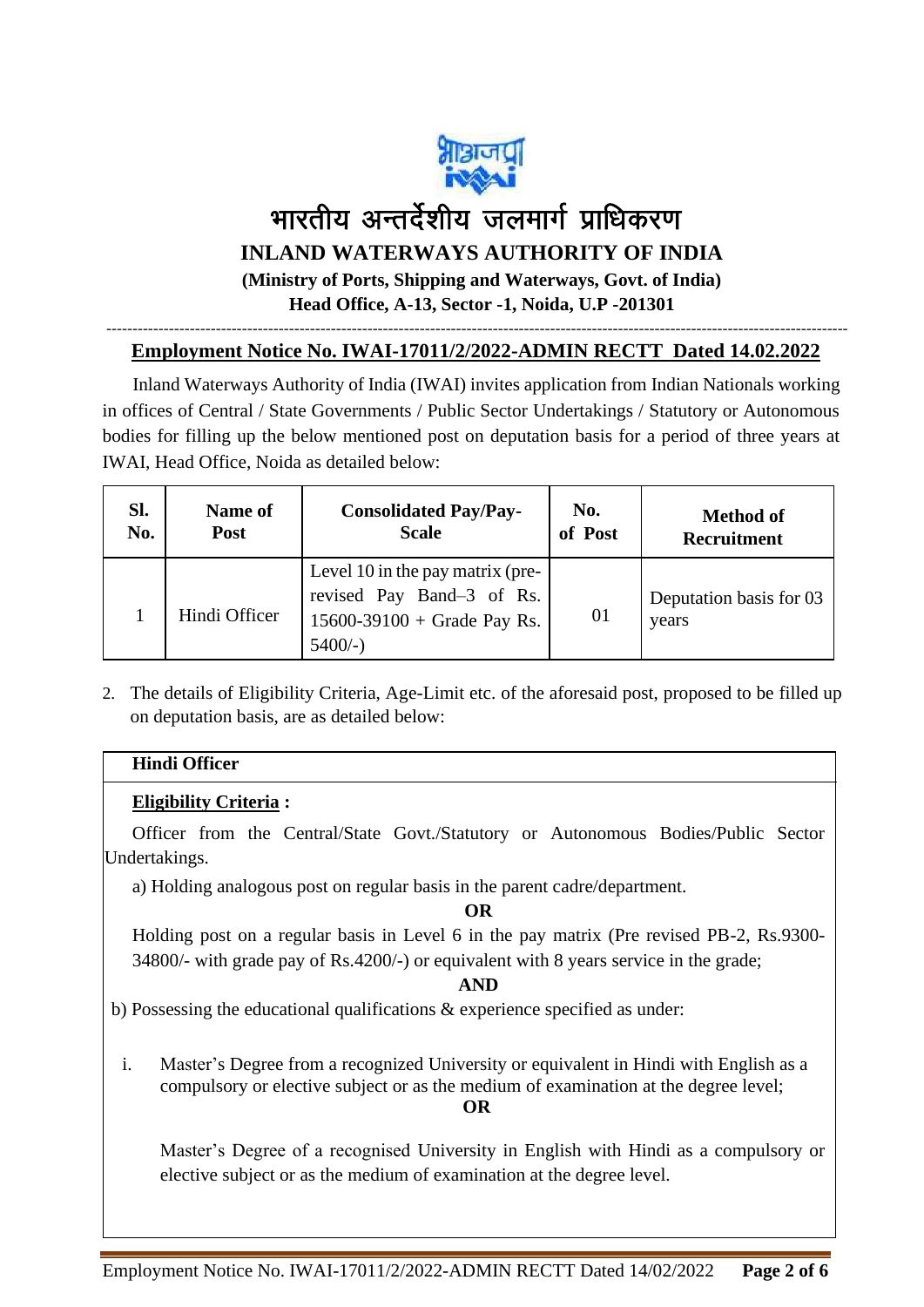**OR**

Master's Degree from a recognised University in any subject other than Hindi or English with Hindi medium and English as a compulsory or elective subject or as the medium of examination at the degree level.

#### **OR**

Master's Degree from a recognised University in any subject other than Hindi or English with English medium and Hindi as a compulsory or elective subject or as a medium of a examination at the degree level.

#### **OR**

Master's Degree from a recognised University in any subject other than Hindi or English with Hindi and English as a compulsory or elective subject or either of the two as a medium of the examination and the other as a compulsory or elective subject at the degree level;

ii) Three years' experience of using/applying terminology (terminological work) in Hindi and translation work from English to Hindi or vice-versa preferably of technical or scientific literature under Central/State Government/Autonomous Body/Statutory Organisation/PSU's/Universities or recognised research or educational institutions.

#### **OR**

Three years' experience of teaching in Hindi and English or research in Hindi or English under Central/State Government/Autonomous Body/Statutory Organisation/PSU's/Universities or recognised research or educational institutions. **Desirable** :-

Studied one of the languages other than Hindi included in the 8th schedule of the Constitution at 10th Level from a recognised Board.

**Maximum Age Limit:-** Below 56 years, as on the date of the closing date of receipt of application.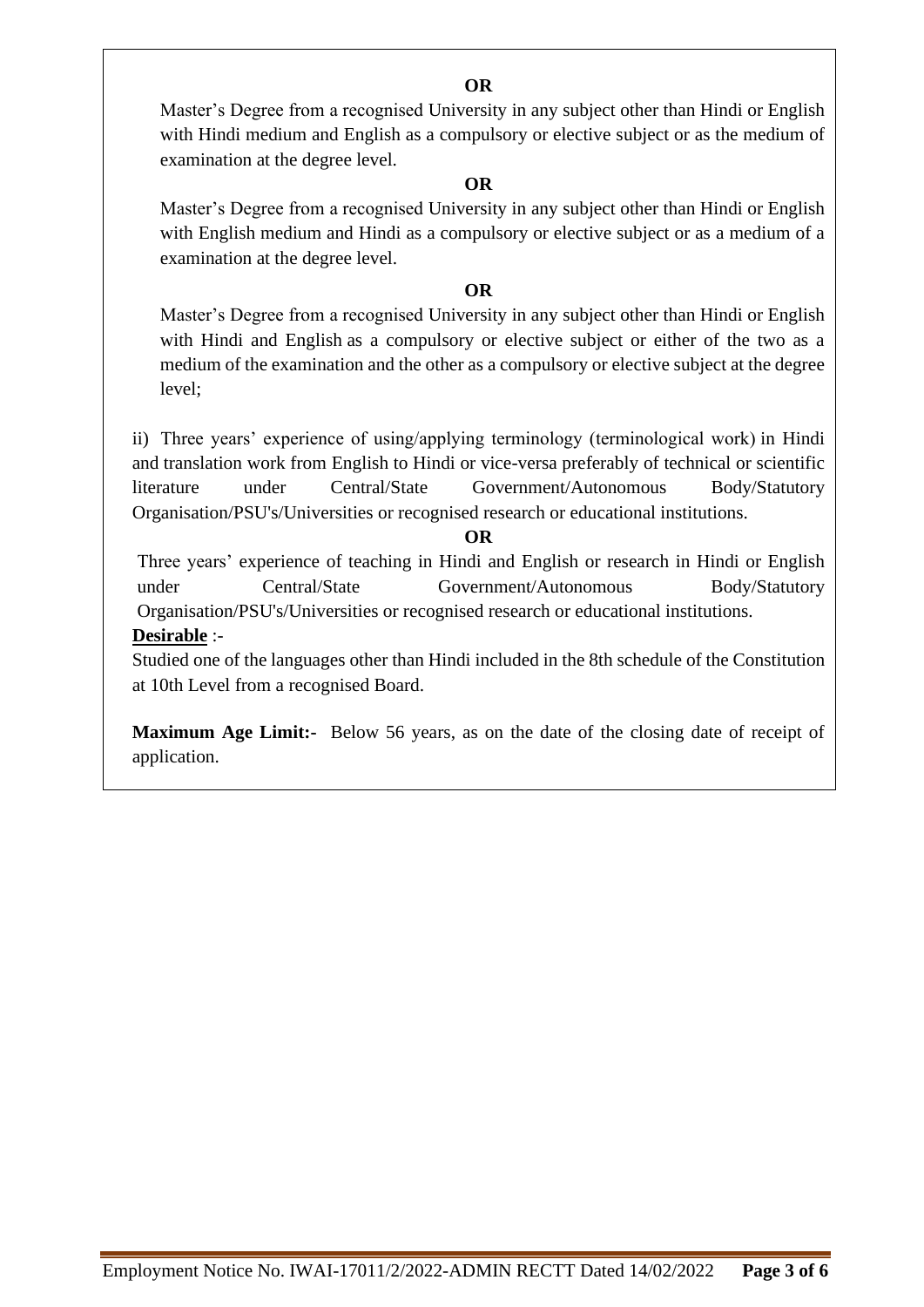## **GENERAL INFORMATION**

- 1. The Authority is following Central Govt. Rules & Regulations in service matters. Leased accommodation and medical reimbursement are provided as per rules of the Authority.
- 2. The post has all India transfer liability.
- 3. Mere possession of essential qualifications will not entitle a candidate to be selected for the post. The decision of the Authority as to the eligibility of a candidate shall be final and no correspondence in this regard will be entertained.
- 4. Outstation candidates, if called for the interview shall be paid  $3<sup>rd</sup>AC$  Rail Fare as per their entitlement for to and fro journey by the shortest route subject to production of proof of journey.
- 5. Canvassing in any form shall be ground for disqualification.
- 6. Application should be sent either in Hindi or English duly signed with photograph, attested copies of certificates of educational qualifications, experience, documents in support of claim of SC / ST / OBC / Ex Serviceman etc.
- 7. Persons working in Central/State Governments/UTs/PSUs/ Statutory or Autonomous Bodies should submit their application through proper channel. If any delay is anticipated, advance copy of the application may be sent so as to reach before the closing date. Incomplete application or applications received after the due date or application not received through proper channel are liable to be rejected.
- 8. Copies of APAR's for the past 5 years (from 2016-2017 onwards) along with Vigilance Clearance and Integrity Certificate are also required to be enclosed.
- 9. The interested candidates may send their application, within a period of 45 days from the date of publication of this advertisement in Employment News, in a closed envelope superscribing **"Application for the post of Hindi Officer on deputation basis, against Employment Notice No. IWAI-17011/2/2022-ADMIN RECTT Dated 14/02/2022"** to the Assistant Secretary (Admn., Estt. & Vig.), Inland Waterways Authority of India, A-13, Sector-1, Noida-201 301 (U.P.).

**Sd/- SECRETARY ………………………………………………………………………………………………**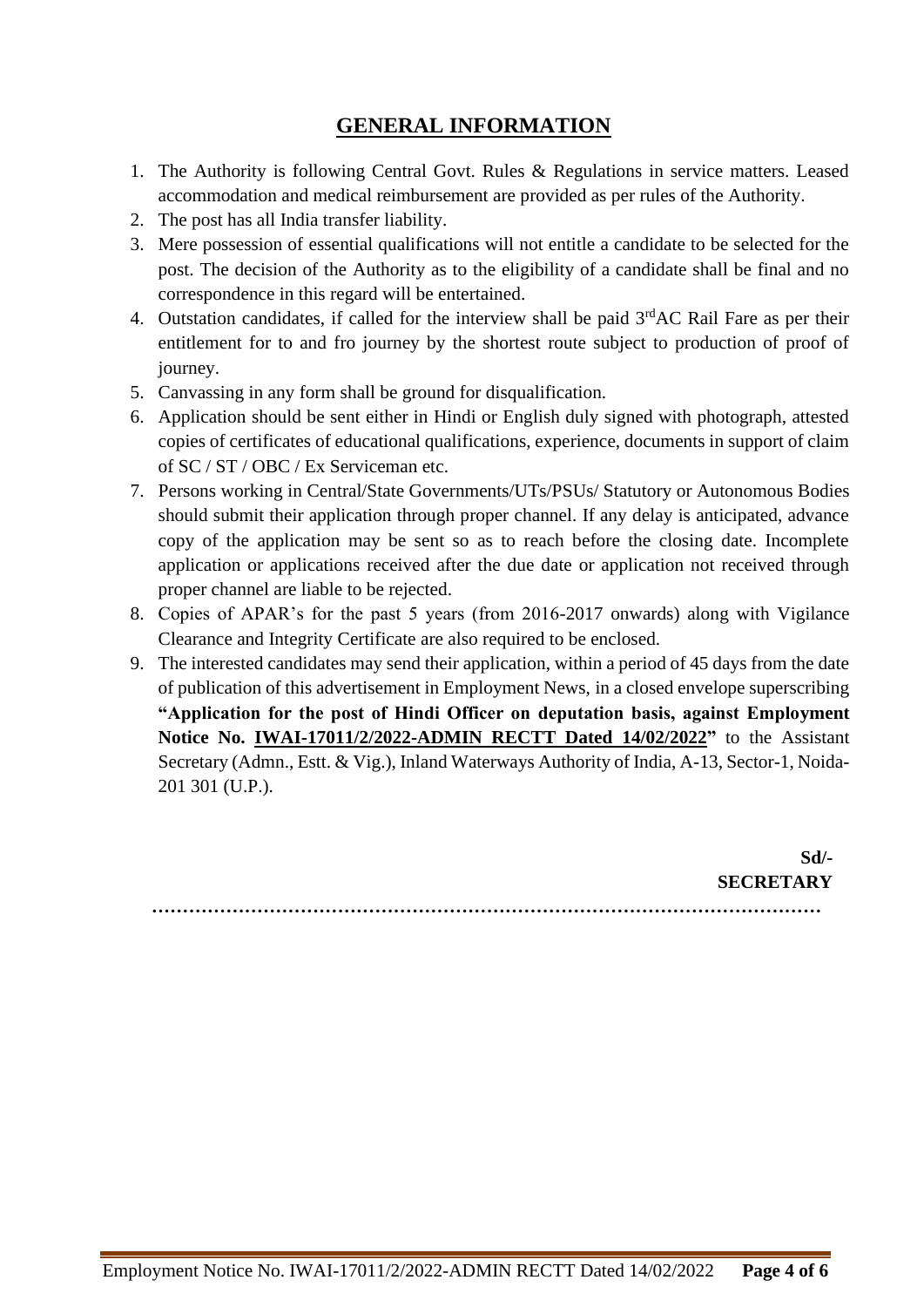

**INLAND WATERWAYS AUTHORITY OF INDIA (Ministry of Ports, Shipping and Waterways, Govt. of India) Head Office, A-13, Sector -1, Noida, U.P -201301**

## **PROFORMA**

#### **APPLICATION FOR THE POST OF HINDI OFFICER (ON DEPUTATION BASIS)**

- 1. Name in full (in Block Letters) **:** 2. Father's/Husband's Name **:** 3. Address for communication **:** (with Pin Code, Telephone number & Email ID) 4. Permanent Address **:** 5. (a) Date of Birth (in Christian era) **:** (b) Age as on closing date of application:
- 6. Nationality **:**
- 7. Whether belongs to SC/ST/OBC/Ex-Serviceman/PH:
- 8. Whether working in any Central/State/UT/Autonomous body/PSU/Port Organization/Semi-Govt. **:**
- 9. Educational/Professional Qualifications (Starting from Matriculation or Equivalent onwards, self attested certificates must be enclosed with this application)
- 10. Experience: (including present employment, self attested certificates must be enclosed with this application)

| SI. | of<br><b>Name</b> | Designation of     | Pay<br>scale/ | Date of $\vert$ | - of<br><b>Date</b> | <b>Nature of</b> |
|-----|-------------------|--------------------|---------------|-----------------|---------------------|------------------|
| No. | <b>Employer</b>   | the post held $\&$ | Salary(CDA    | <b>Joining</b>  | Leaving             | <b>Duties</b>    |
|     |                   | of<br>nature       | IDA)          |                 | and                 | performe         |
|     |                   | appointment        |               |                 | <b>Reasons</b>      | d                |
|     |                   |                    |               |                 | for                 |                  |
|     |                   |                    |               |                 | leaving             |                  |

11. Languages known **:**

12. Any other information such as experience, training, publication etc. in support of suitability for the post:

## **UNDERTAKING**

I hereby solemnly declare that the information given above is true and correct to the best of my knowledge and belief. I have carefully gone through the vacancy circular / advertisement and I am well aware that the Curriculum Vitae duly supported by documents submitted by me will also be assessed by the Selection Committee at the time of selection for the post.

Signature of the Candidate

Date……………

Place: …………. Address……………………………………. ………………………………………………

**Paste Recently Self-Attested Passport Size Color Photograph**